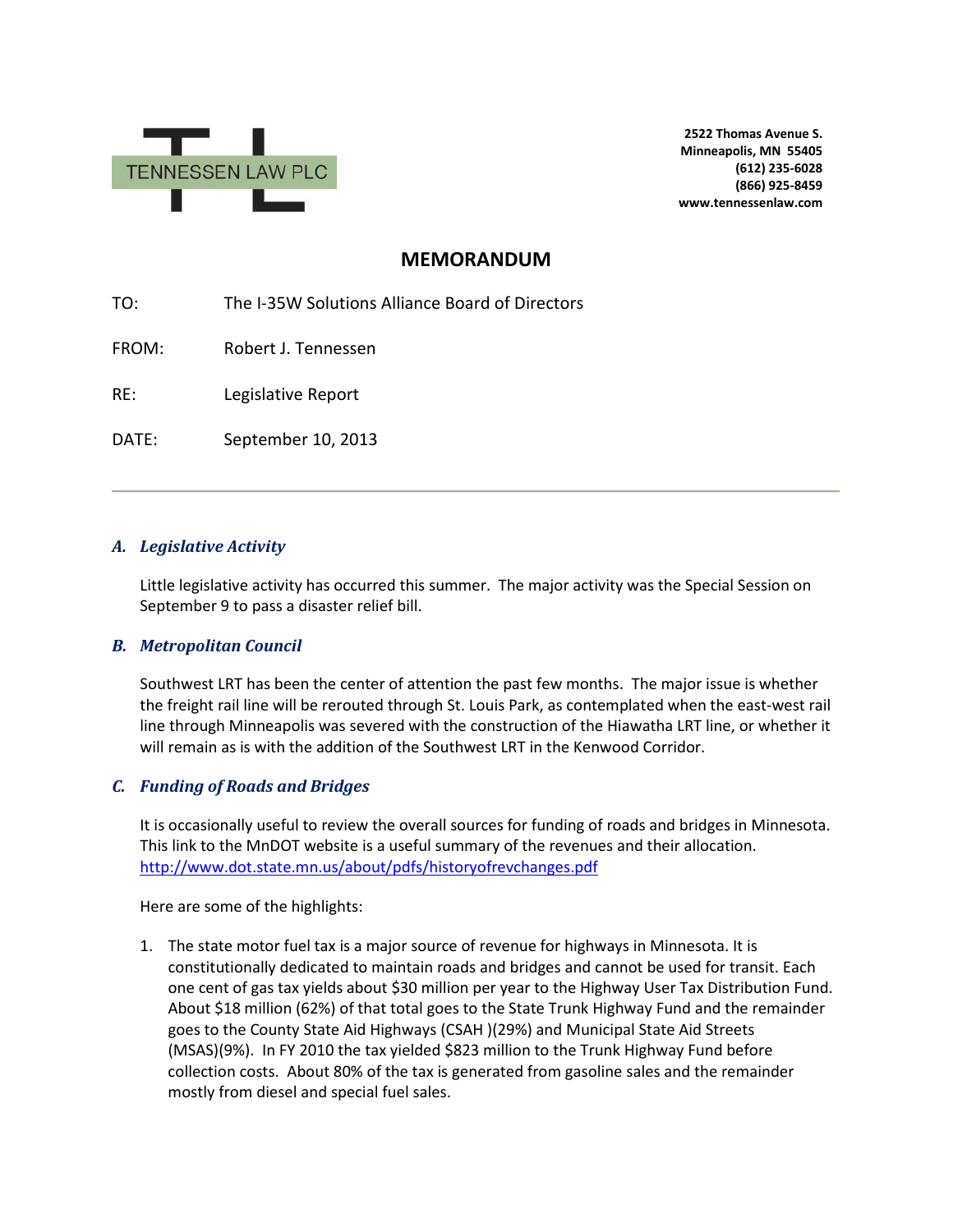- 2. A motor vehicle registration tax yielded about \$523 million in FY 2010 before collection costs. Passenger cars and pickup trucks generated about 80% of the total.
- 3. The motor vehicle sales tax of 6.5% on the sale of new and used vehicles is now fully dedicated to transportation. Although constitutionally dedicated to transportation, the legislature must allocate at least 40% for transit and not more than 60% for the Highway User Tax Distribution Fund. The amount collected from the MVST in 2011 was \$505 million. According to the constitutional allocation of the funds, this would be approximately \$303 million for HUDT and approximately \$202 million for transit.
- 4. Federal highway funds are a critical source of funding for MnDOT, most of which is applied to the State Trunk Highway Fund and is a principal funding source for MnDOT. The amount the department receives each year varies depending on federal legislation. In FY 2011 MnDOT projected to receive \$540 million which was higher because of the federal stimulus program. Typically, federal funds are also available for local governments which usually run about \$100 million per year, although in FY 211 the amount was \$211 million due to the federal stimulus program.
- 5. The state has begun to rely on bonding (borrowing) by issuing trunk highway bonds. Since 2000 the legislature has authorized \$2,485,288,000 of highway bonds of which \$938,450,000 have been issued. The debt is financed by transfers from the state trunk highway fund.

### *D. State Fair Survey – Increasing the Gas Tax*

"5. Should the state's gas tax be increased by 5 cents a gallon to help fund the backlog of highway and bridge needs around the state?

#### *E. Mid-year 2013 Metro Transit Ridership: 40 Million*

"MINNEAPOLIS – (July 17) – Through the first half of 2013, customers have boarded Metro Transit buses and trains 39.9 million times – 312,000 more rides than the same period last year (a 0.8 percent increase).

Comparing [bus ridership](https://metrotransit.org/bus) with the same period last year, urban local service is up 279,000 rides (one percent), express service is up 113,000 rides (2.6 percent) and suburban local service has increased by 25,000 rides (3.3 percent).

Year-to-date, [Northstar commuter rail](https://metrotransit.org/northstar) ridership is up more than 50,000 or 15.1 percent over 2012 – fueled by a fare adjustment that was made permanent on May 1 and the opening of Ramsey Station in November of 2012. In June, customers boarded Northstar trains an average of 3,058 times per weekday – the first time the 3,000 mark has been surpassed in the line's history.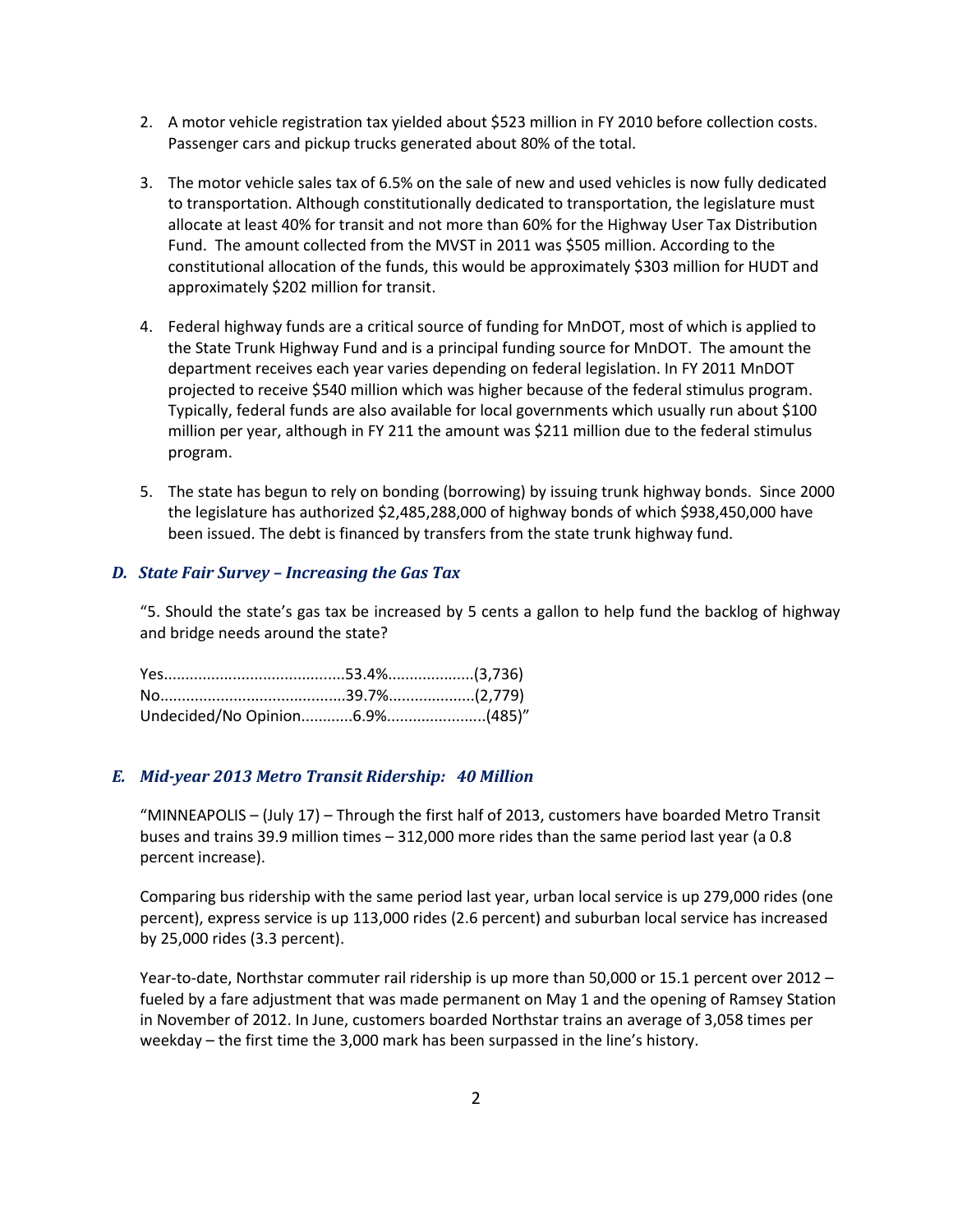Ridership on the [METRO Blue Line](https://metrotransit.org/metro-blue-line) is down 3.1 percent (156,000 rides) compared with the first half of last year. In 2012, ridership on the Blue (Hiawatha) Line was 10.5 million – the highest in the line's nine years of operation. Despite fewer rides to special events, average weekday ridership on the region's first light-rail line continues to trend nearly 30 percent ahead of projections for the year 2020.

| <b>Service Type</b>          | 2013 mid-year ridership (Jan. - June) | # of routes | % of total rides |  |
|------------------------------|---------------------------------------|-------------|------------------|--|
| Urban Local Bus              | 29,346,372                            | 60          | 74%              |  |
| Express Bus*                 | 4,554,570                             | 60          | 11%              |  |
| Suburban Local<br><b>Bus</b> | 769,748                               | 6           | 2%               |  |
| Light Rail                   | 4,826,020                             | 1           | 12%              |  |
| <b>Commuter Rail</b>         | 384,183                               | 1           | 1%               |  |
| <b>TOTAL</b>                 | 39,880,893                            | 128         | 100%             |  |

#### *F. Hwy 169/I-494 Interchange Nationally Recognized for Performance, Efficiency*

"ST. PAUL, Minn. - The American Association of State Highway and Transportation Officials today presented the Minnesota Department of Transportation with the America's Transportation Award for showing efficiency and economic responsibility while completing the Highway 169/Interstate 494 reconstruction project. MnDOT was named the winner in the "under budget" category for mediumsized projects that cost between \$25 million-\$200 million.

"The project met more than 90 percent of motorists' needs while saving approximately \$25 million to \$40 million in construction costs that MnDOT could use on other projects in the area," said John Griffith, MnDOT's west area manager. "The project delivered good value."

MnDOT, DEED announce \$15.7 million in grants for transportation infrastructure supporting economic development, job creation."

#### *G. MnDOT/DEED Grants – Business Development*

"ST. PAUL, Minn. –The Minnesota Department of Transportation – in partnership with the Department of Employment and Economic Development (DEED) – has awarded \$15.7 million in grants to five state trunk highway projects that will support growing industry and businesses, and improve the transportation network for all users. The funding was awarded under the Transportation Economic Development Program (TED).

MnDOT and DEED have provided nearly \$70 million in grants to 29 communities through the TED program since 2011. Program criteria emphasize improvements that enhance the statewide transportation network, including all modes and all jurisdictional systems, and improvements that